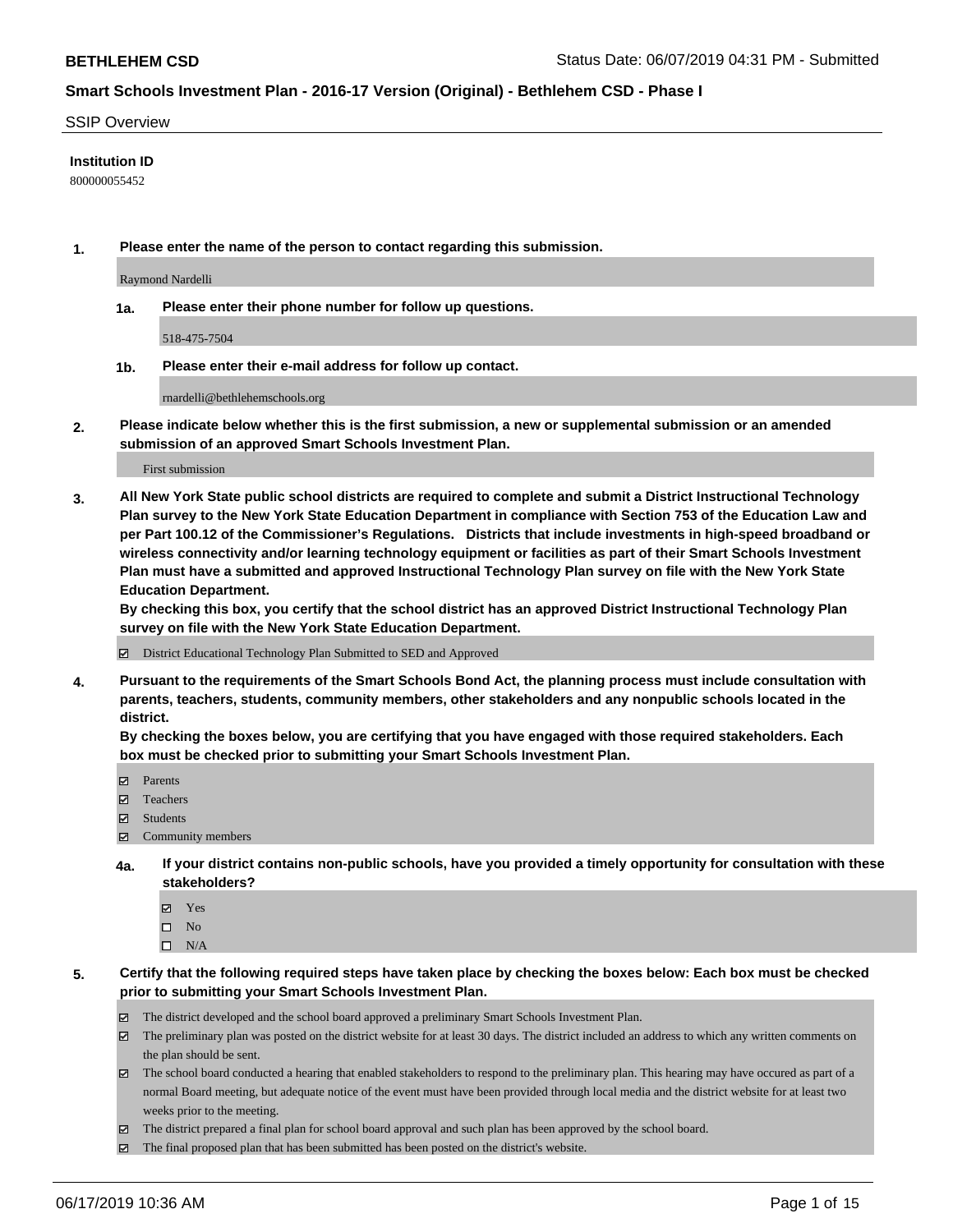SSIP Overview

**5a. Please upload the proposed Smart Schools Investment Plan (SSIP) that was posted on the district's website, along with any supporting materials. Note that this should be different than your recently submitted Educational Technology Survey. The Final SSIP, as approved by the School Board, should also be posted on the website and remain there during the course of the projects contained therein.**

Bethlehem Smart Schools Investment Plan Phase I.pdf

**5b. Enter the webpage address where the final Smart Schools Investment Plan is posted. The Plan should remain posted for the life of the included projects.**

http://www.bethlehemschools.org/bc-smart-schools-investment-plan-phase1

**6. Please enter an estimate of the total number of students and staff that will benefit from this Smart Schools Investment Plan based on the cumulative projects submitted to date.**

3,100

**7. An LEA/School District may partner with one or more other LEA/School Districts to form a consortium to pool Smart Schools Bond Act funds for a project that meets all other Smart School Bond Act requirements. Each school district participating in the consortium will need to file an approved Smart Schools Investment Plan for the project and submit a signed Memorandum of Understanding that sets forth the details of the consortium including the roles of each respective district.**

 $\Box$  The district plans to participate in a consortium to partner with other school district(s) to implement a Smart Schools project.

### **8. Please enter the name and 6-digit SED Code for each LEA/School District participating in the Consortium.**

| Partner LEA/District | <b>ISED BEDS Code</b> |
|----------------------|-----------------------|
| (No Response)        | (No Response)         |

### **9. Please upload a signed Memorandum of Understanding with all of the participating Consortium partners.**

(No Response)

**10. Your district's Smart Schools Bond Act Allocation is:**

\$2,039,178

**11. Enter the budget sub-allocations by category that you are submitting for approval at this time. If you are not budgeting SSBA funds for a category, please enter 0 (zero.) If the value entered is \$0, you will not be required to complete that survey question.**

|                                       | Sub-<br><b>Allocations</b> |
|---------------------------------------|----------------------------|
| School Connectivity                   | l 0                        |
| Connectivity Projects for Communities | $\overline{0}$             |
| <b>Classroom Technology</b>           | 1,157,105                  |
| Pre-Kindergarten Classrooms           | $\overline{0}$             |
| Replace Transportable Classrooms      | $\Omega$                   |
| High-Tech Security Features           | $\overline{0}$             |
| Totals:                               | 1,157,105                  |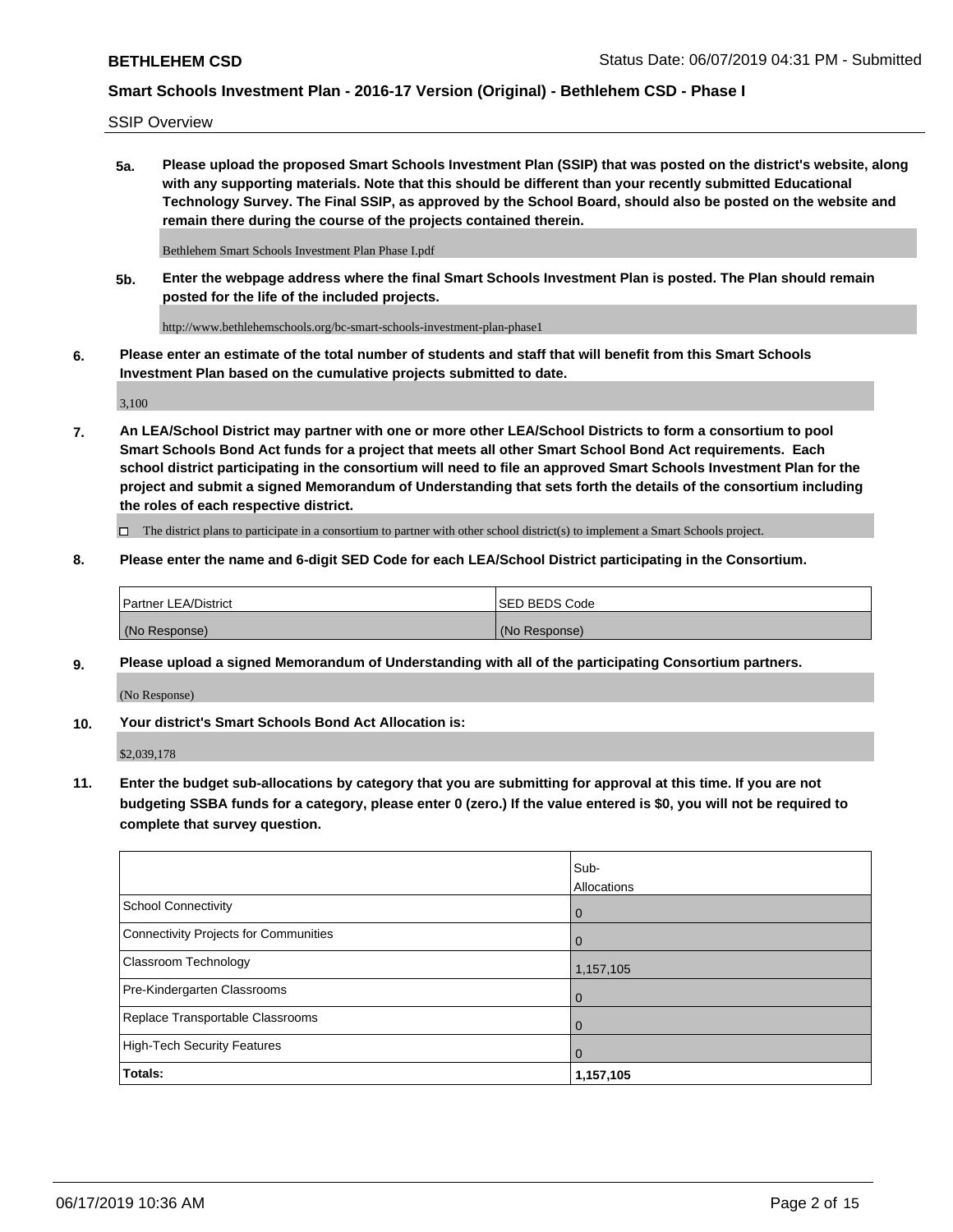School Connectivity

- **1. In order for students and faculty to receive the maximum benefit from the technology made available under the Smart Schools Bond Act, their school buildings must possess sufficient connectivity infrastructure to ensure that devices can be used during the school day. Smart Schools Investment Plans must demonstrate that:**
	- **• sufficient infrastructure that meets the Federal Communications Commission's 100 Mbps per 1,000 students standard currently exists in the buildings where new devices will be deployed, or**
	- **• is a planned use of a portion of Smart Schools Bond Act funds, or**
	- **• is under development through another funding source.**

**Smart Schools Bond Act funds used for technology infrastructure or classroom technology investments must increase the number of school buildings that meet or exceed the minimum speed standard of 100 Mbps per 1,000 students and staff within 12 months. This standard may be met on either a contracted 24/7 firm service or a "burstable" capability. If the standard is met under the burstable criteria, it must be:**

**1. Specifically codified in a service contract with a provider, and**

**2. Guaranteed to be available to all students and devices as needed, particularly during periods of high demand, such as computer-based testing (CBT) periods.**

**Please describe how your district already meets or is planning to meet this standard within 12 months of plan submission.**

(No Response)

**1a. If a district believes that it will be impossible to meet this standard within 12 months, it may apply for a waiver of this requirement, as described on the Smart Schools website. The waiver must be filed and approved by SED prior to submitting this survey.**

 $\Box$  By checking this box, you are certifying that the school district has an approved waiver of this requirement on file with the New York State Education Department.

#### **2. Connectivity Speed Calculator (Required)**

|                         | l Number of<br>Students | Multiply by<br>100 Kbps | Divide by 1000 Current Speed<br>to Convert to<br>Required<br>l Speed in Mb | lin Mb           | Expected<br>Speed to be<br>Attained Within   Required<br>12 Months | <b>Expected Date</b><br>When<br>Speed Will be<br>Met |
|-------------------------|-------------------------|-------------------------|----------------------------------------------------------------------------|------------------|--------------------------------------------------------------------|------------------------------------------------------|
| <b>Calculated Speed</b> | (No<br>Response)        | (No Response)           | (No<br>Response)                                                           | (No<br>Response) | (No<br>Response)                                                   | (No<br>Response)                                     |

**3. Describe how you intend to use Smart Schools Bond Act funds for high-speed broadband and/or wireless connectivity projects in school buildings.**

(No Response)

**4. Describe the linkage between the district's District Instructional Technology Plan and the proposed projects. (There should be a link between your response to this question and your response to Question 1 in Part E. Curriculum and Instruction "What are the district's plans to use digital connectivity and technology to improve teaching and learning?)**

(No Response)

**5. If the district wishes to have students and staff access the Internet from wireless devices within the school building, or in close proximity to it, it must first ensure that it has a robust Wi-Fi network in place that has sufficient bandwidth to meet user demand.**

**Please describe how you have quantified this demand and how you plan to meet this demand.**

(No Response)

**6. As indicated on Page 5 of the guidance, the Office of Facilities Planning will have to conduct a preliminary review**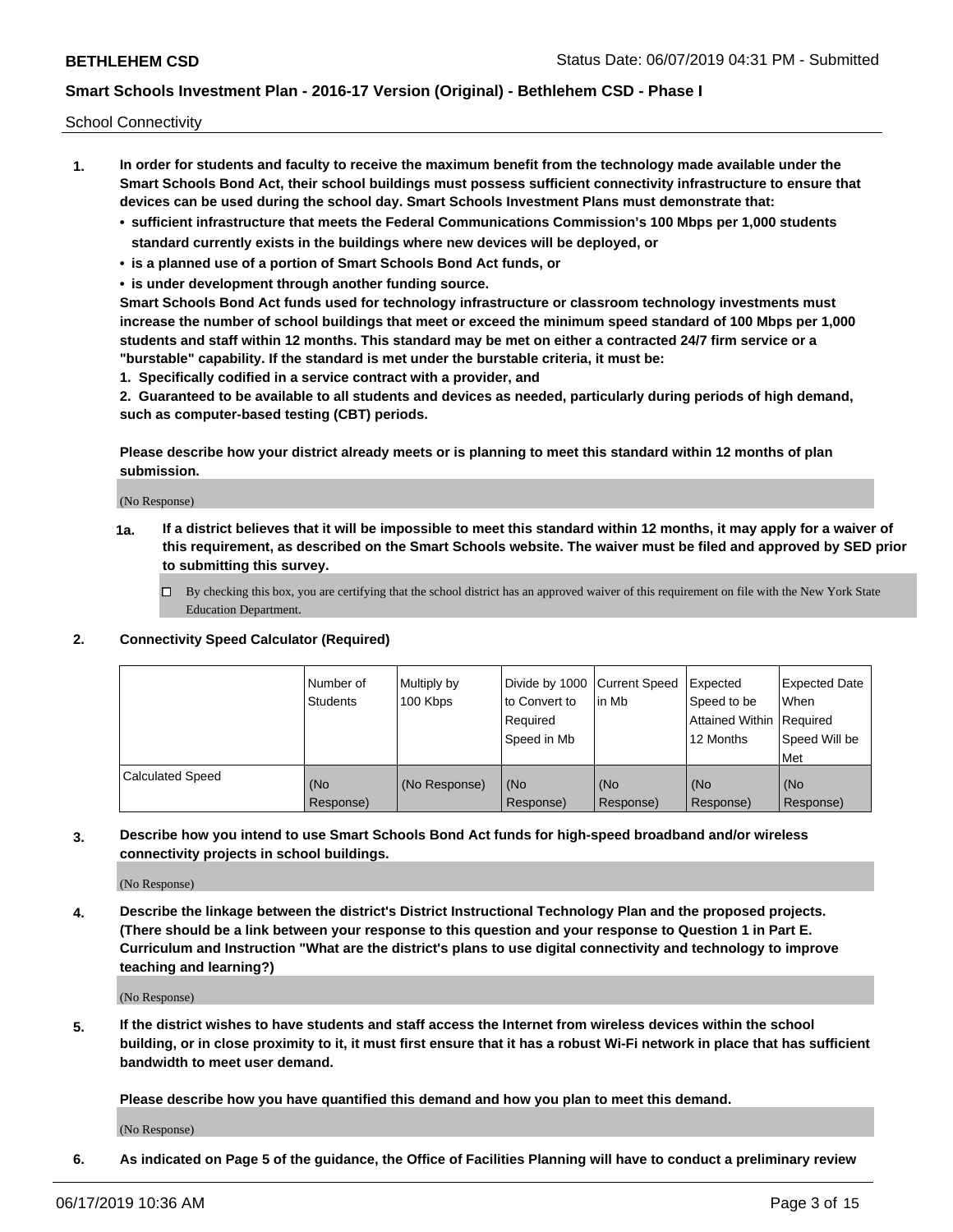School Connectivity

**of all capital projects, including connectivity projects.**

**Please indicate on a separate row each project number given to you by the Office of Facilities Planning.**

| Project Number |  |
|----------------|--|
|                |  |
| (No Response)  |  |
|                |  |

**7. Certain high-tech security and connectivity infrastructure projects may be eligible for an expedited review process as determined by the Office of Facilities Planning.**

**Was your project deemed eligible for streamlined review?**

(No Response)

**8. Include the name and license number of the architect or engineer of record.**

| Name          | License Number |
|---------------|----------------|
| (No Response) | (No Response)  |

**9. If you are submitting an allocation for School Connectivity complete this table. Note that the calculated Total at the bottom of the table must equal the Total allocation for this category that you entered in the SSIP Overview overall budget.** 

|                                            | Sub-          |
|--------------------------------------------|---------------|
|                                            | Allocation    |
| Network/Access Costs                       | (No Response) |
| Outside Plant Costs                        | (No Response) |
| School Internal Connections and Components | (No Response) |
| <b>Professional Services</b>               | (No Response) |
| Testing                                    | (No Response) |
| <b>Other Upfront Costs</b>                 | (No Response) |
| <b>Other Costs</b>                         | (No Response) |
| Totals:                                    | 0             |

**10. Please detail the type, quantity, per unit cost and total cost of the eligible items under each sub-category. This is especially important for any expenditures listed under the "Other" category. All expenditures must be eligible for tax-exempt financing to be reimbursed through the SSBA. Sufficient detail must be provided so that we can verify this is the case. If you have any questions, please contact us directly through smartschools@nysed.gov. NOTE: Wireless Access Points should be included in this category, not under Classroom Educational Technology, except those that will be loaned/purchased for nonpublic schools.**

| Select the allowable expenditure | Item to be purchased | Quantity      | <b>Cost per Item</b> | <b>Total Cost</b> |
|----------------------------------|----------------------|---------------|----------------------|-------------------|
| type.                            |                      |               |                      |                   |
| Repeat to add another item under |                      |               |                      |                   |
| each type.                       |                      |               |                      |                   |
| (No Response)                    | (No Response)        | (No Response) | (No Response)        | (No Response)     |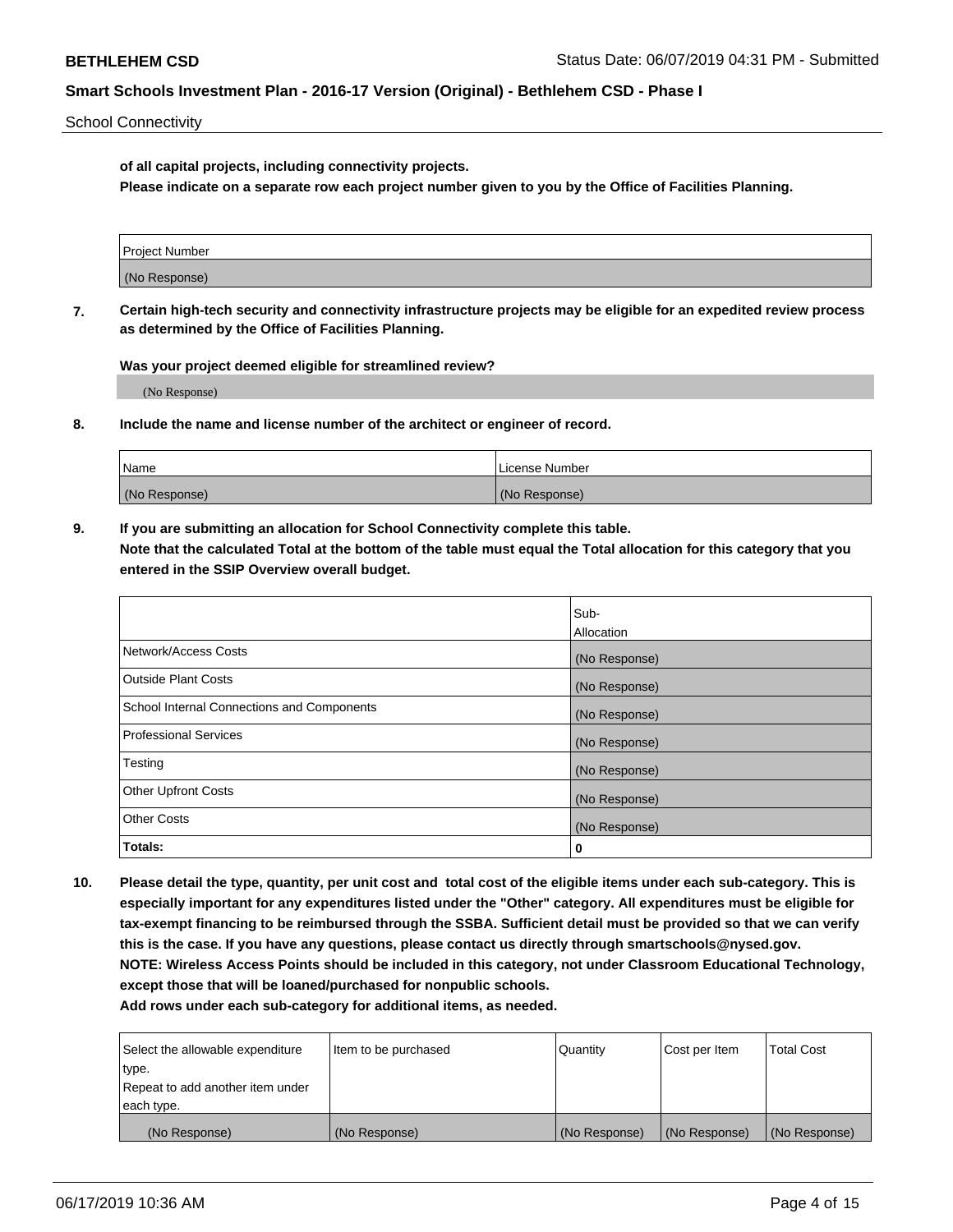Community Connectivity (Broadband and Wireless)

**1. Describe how you intend to use Smart Schools Bond Act funds for high-speed broadband and/or wireless connectivity projects in the community.**

(No Response)

**2. Please describe how the proposed project(s) will promote student achievement and increase student and/or staff access to the Internet in a manner that enhances student learning and/or instruction outside of the school day and/or school building.**

(No Response)

**3. Community connectivity projects must comply with all the necessary local building codes and regulations (building and related permits are not required prior to plan submission).**

 $\Box$  I certify that we will comply with all the necessary local building codes and regulations.

**4. Please describe the physical location of the proposed investment.**

(No Response)

**5. Please provide the initial list of partners participating in the Community Connectivity Broadband Project, along with their Federal Tax Identification (Employer Identification) number.**

| <b>Project Partners</b> | Federal ID#   |
|-------------------------|---------------|
| (No Response)           | (No Response) |

**6. If you are submitting an allocation for Community Connectivity, complete this table.**

**Note that the calculated Total at the bottom of the table must equal the Total allocation for this category that you entered in the SSIP Overview overall budget.**

|                                    | Sub-Allocation |
|------------------------------------|----------------|
| Network/Access Costs               | (No Response)  |
| <b>Outside Plant Costs</b>         | (No Response)  |
| <b>Tower Costs</b>                 | (No Response)  |
| <b>Customer Premises Equipment</b> | (No Response)  |
| <b>Professional Services</b>       | (No Response)  |
| Testing                            | (No Response)  |
| <b>Other Upfront Costs</b>         | (No Response)  |
| <b>Other Costs</b>                 | (No Response)  |
| Totals:                            | 0              |

**7. Please detail the type, quantity, per unit cost and total cost of the eligible items under each sub-category. This is especially important for any expenditures listed under the "Other" category. All expenditures must be capital-bond eligible to be reimbursed through the SSBA. If you have any questions, please contact us directly through smartschools@nysed.gov.**

| Select the allowable expenditure | Item to be purchased | Quantity      | Cost per Item | <b>Total Cost</b> |
|----------------------------------|----------------------|---------------|---------------|-------------------|
| type.                            |                      |               |               |                   |
| Repeat to add another item under |                      |               |               |                   |
| each type.                       |                      |               |               |                   |
| (No Response)                    | (No Response)        | (No Response) | (No Response) | (No Response)     |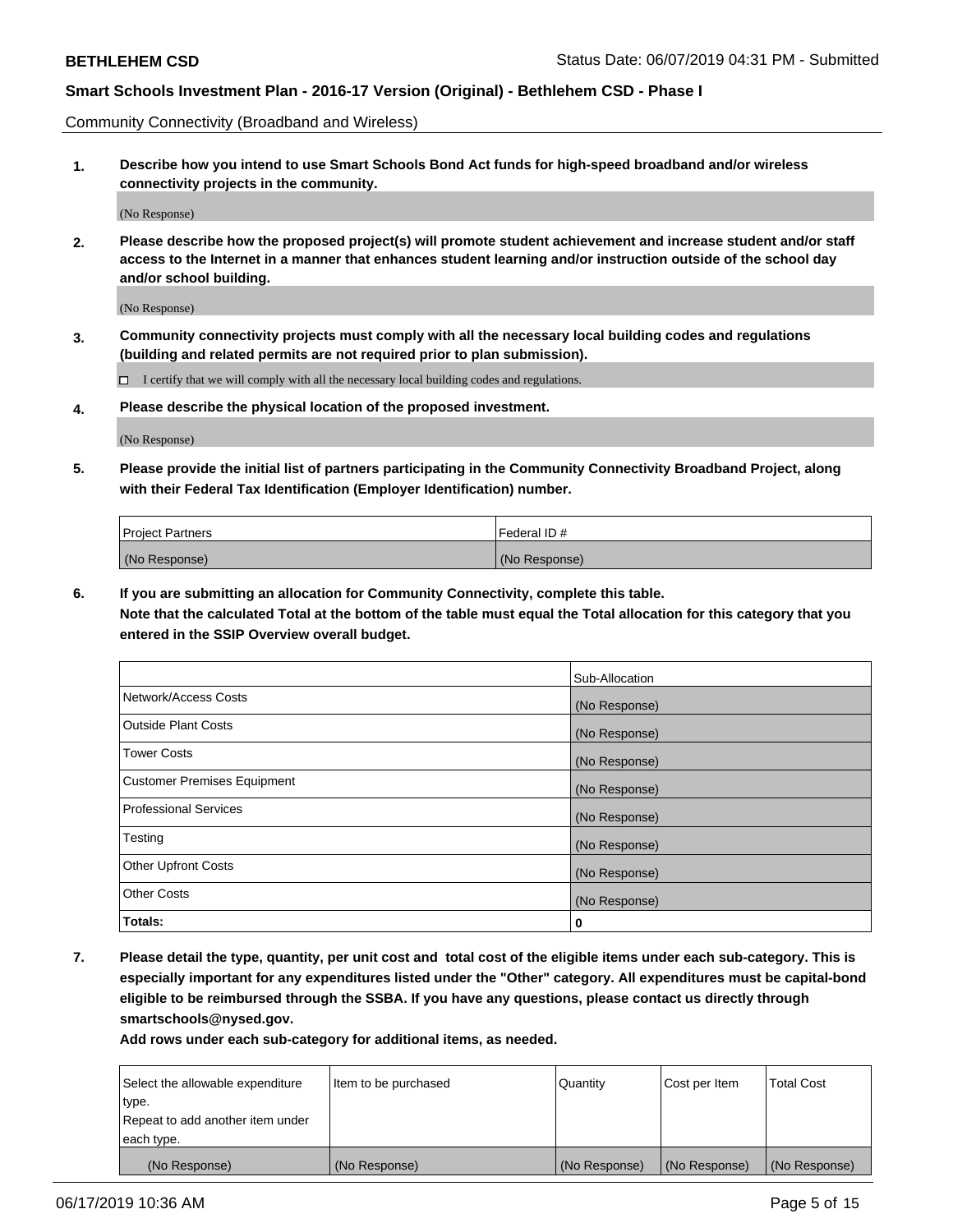### Classroom Learning Technology

**1. In order for students and faculty to receive the maximum benefit from the technology made available under the Smart Schools Bond Act, their school buildings must possess sufficient connectivity infrastructure to ensure that devices can be used during the school day. Smart Schools Investment Plans must demonstrate that sufficient infrastructure that meets the Federal Communications Commission's 100 Mbps per 1,000 students standard currently exists in the buildings where new devices will be deployed, or is a planned use of a portion of Smart Schools Bond Act funds, or is under development through another funding source. Smart Schools Bond Act funds used for technology infrastructure or classroom technology investments must increase the number of school buildings that meet or exceed the minimum speed standard of 100 Mbps per 1,000 students and staff within 12 months. This standard may be met on either a contracted 24/7 firm service or a "burstable" capability. If the standard is met under the burstable criteria, it must be:**

**1. Specifically codified in a service contract with a provider, and**

**2. Guaranteed to be available to all students and devices as needed, particularly during periods of high demand, such as computer-based testing (CBT) periods.**

**Please describe how your district already meets or is planning to meet this standard within 12 months of plan submission.**

Bethlehem Central School District has seven academic buildings that are connected with 1 Gbit fiber. The connection to the outside world is over a 10 Gbit fiber line that comes into the High School. Our district currently has a 500 Mbit connection to the internet via the Northeast Regional Information Center. In July 2018 we added an additional 500 Mbit connection from a non-NERIC source and have been load balancing the districts traffic over these two internet connections.

- **1a. If a district believes that it will be impossible to meet this standard within 12 months, it may apply for a waiver of this requirement, as described on the Smart Schools website. The waiver must be filed and approved by SED prior to submitting this survey.**
	- By checking this box, you are certifying that the school district has an approved waiver of this requirement on file with the New York State Education Department.

#### **2. Connectivity Speed Calculator (Required)**

|                  | Number of<br><b>Students</b> | Multiply by<br>100 Kbps | Divide by 1000 Current Speed<br>to Convert to<br>l Reauired<br>Speed in Mb | l in Mb | Expected<br>Speed to be<br>Attained Within   Required<br>12 Months | <b>Expected Date</b><br><b>When</b><br>Speed Will be<br>Met |
|------------------|------------------------------|-------------------------|----------------------------------------------------------------------------|---------|--------------------------------------------------------------------|-------------------------------------------------------------|
| Calculated Speed | 4.690                        | 469,000                 | 469.0                                                                      | 500     | 1000                                                               | currently met                                               |

**3. If the district wishes to have students and staff access the Internet from wireless devices within the school building, or in close proximity to it, it must first ensure that it has a robust Wi-Fi network in place that has sufficient bandwidth to meet user demand.**

**Please describe how you have quantified this demand and how you plan to meet this demand.**

The Bethlehem district has a robust wireless network that permits students and staff to have authenticated access to a content filtered network. The district is using Cisco commercial grade 802.11 AC access points that permits all students to have simultaneous access to the network for educational use. Every classroom in all of the seven school buildings in the Bethlehem Central School District has access to the wireless network.

**4. All New York State public school districts are required to complete and submit an Instructional Technology Plan survey to the New York State Education Department in compliance with Section 753 of the Education Law and per Part 100.12 of the Commissioner's Regulations.**

**Districts that include educational technology purchases as part of their Smart Schools Investment Plan must have a submitted and approved Instructional Technology Plan survey on file with the New York State Education Department.**

By checking this box, you are certifying that the school district has an approved Instructional Technology Plan survey on file with the New York State Education Department.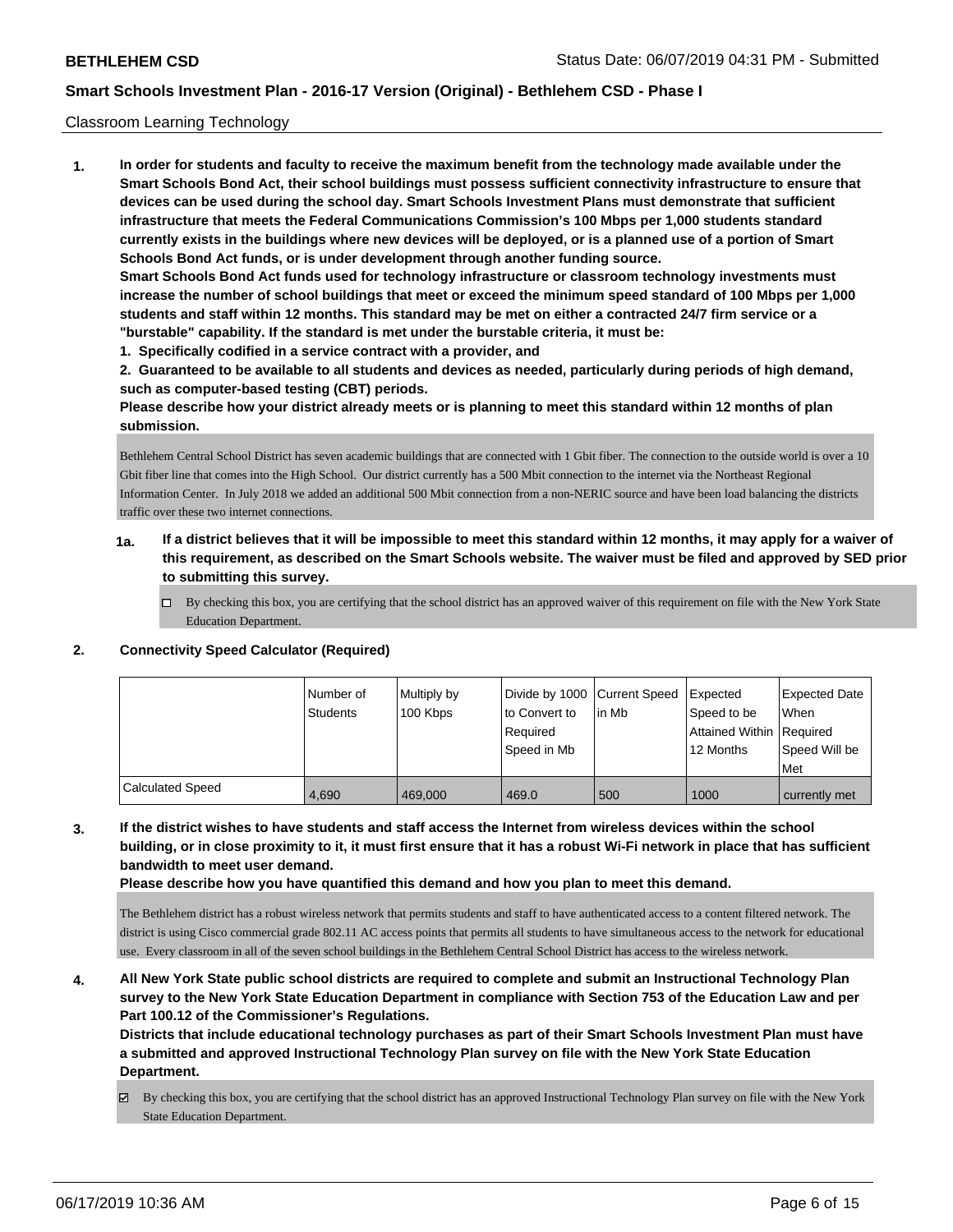### Classroom Learning Technology

**5. Describe the devices you intend to purchase and their compatibility with existing or planned platforms or systems. Specifically address the adequacy of each facility's electrical, HVAC and other infrastructure necessary to install and support the operation of the planned technology.**

We will be purchasing interactive/touch display boards for classrooms in the High School and Middle School. Currently, the age of the display technology in the classrooms range from 4 to 10 years old. The technologies used in the classrooms vary greatly from older interactive boards by Smart, Promethean, and Epson to simple ceiling-mounted projectors and screens.

Since the devices being purchased will replace existing technology in the classrooms, the electrical, HVAC and network infrastructure in all existing locations is completely adequate.

#### **6. Describe how the proposed technology purchases will:**

- **> enhance differentiated instruction;**
- **> expand student learning inside and outside the classroom;**
- **> benefit students with disabilities and English language learners; and**
- **> contribute to the reduction of other learning gaps that have been identified within the district.**

**The expectation is that districts will place a priority on addressing the needs of students who struggle to succeed in a rigorous curriculum. Responses in this section should specifically address this concern and align with the district's Instructional Technology Plan (in particular Question 2 of E. Curriculum and Instruction: "Does the district's instructional technology plan address the needs of students with disabilities to ensure equitable access to instruction, materials and assessments?" and Question 3 of the same section: "Does the district's instructional technology plan address the provision of assistive technology specifically for students with disabilities to ensure access to and participation in the general curriculum?"**

Interactive Boards in the classroom provide a proven method to enhance differentiated instruction, expand student learning in the classroom, and contribute to engaging instructional strategies for students with disabilities and English language learners.

Interactive Boards allow many different forms of media including photos, illustrations, maps, graphs, games, and video, to be displayed. These tools not only enrich the classroom experience but also help to expand the nature of content that can be used in learning.

Interactive Boards provide methods for teachers to teach, and student to learn. These tools support a wide variety of learning styles. For instance, visual learners can watch as their tutors use the whiteboards to project visual elements, whereas audio learners can listen and have discussions. On the other hand, the Boards come with touchscreen capabilities that allow tactile learners to touch and interact with the board.

The interactive nature of Interactive Boards offers learners an opportunity to share and participate in the instructional process. Interactivity provides a platform for students to demonstrate their grasp of the subject through touching, drawing, and writing. Every student has an opportunity to participate or contribute to the presentation and/or discussion via the Bethlehem-provided Chromebook. In addition, the boards provide for rapid assessment whereby learners can receive immediate feedback. Teachers and students are able to identify individual strengths and weaknesses in various subject areas and isolate areas/topics that need more focus or review.

Interactive Boards allow learners to easily access a rich database of online resources. Teachers can use the wide variety of online information sources such as knowledge databases, online video, and news items to reinforce their lessons. Learners can also quickly access the wide range of powerful tools and resources to conduct research and supplement their usual study material.

Interactive Boards allow for integration of various technologies in order to improve the learning experience. For instance, it is possible to attach tools such as microscopes, document cameras, cameras or video cameras to a Board to aid in instruction. It is also possible to integrate the interactive learning tools with a wide range of software applications.

Specific to students with disabilities, interactive whiteboards can be of enormous significance. They enable students with motor disabilities to write on the Boards using either their fingers or other instruments, with touches that don't have to be precise to get the intended effect. They allow visually impaired students to take advantage of a Board's enhanced visibility, as well as an integrated handwriting recognition feature that converts annotated notes into typewritten text for easy reading. Finally, they can provide a platform for lessons that are visual, interactive and challenging for students with behavioral disorders such as ADD/ADHD.

## **7. Where appropriate, describe how the proposed technology purchases will enhance ongoing communication with parents and other stakeholders and help the district facilitate technology-based regional partnerships, including distance learning and other efforts.**

Interactive Boards allow for groups to connect in different locations, making ideal collaboration and distance learning environments. Whether connecting with other students, teachers, or guest lecturers, Interactive Boards become the focal point of these rich educational experiences.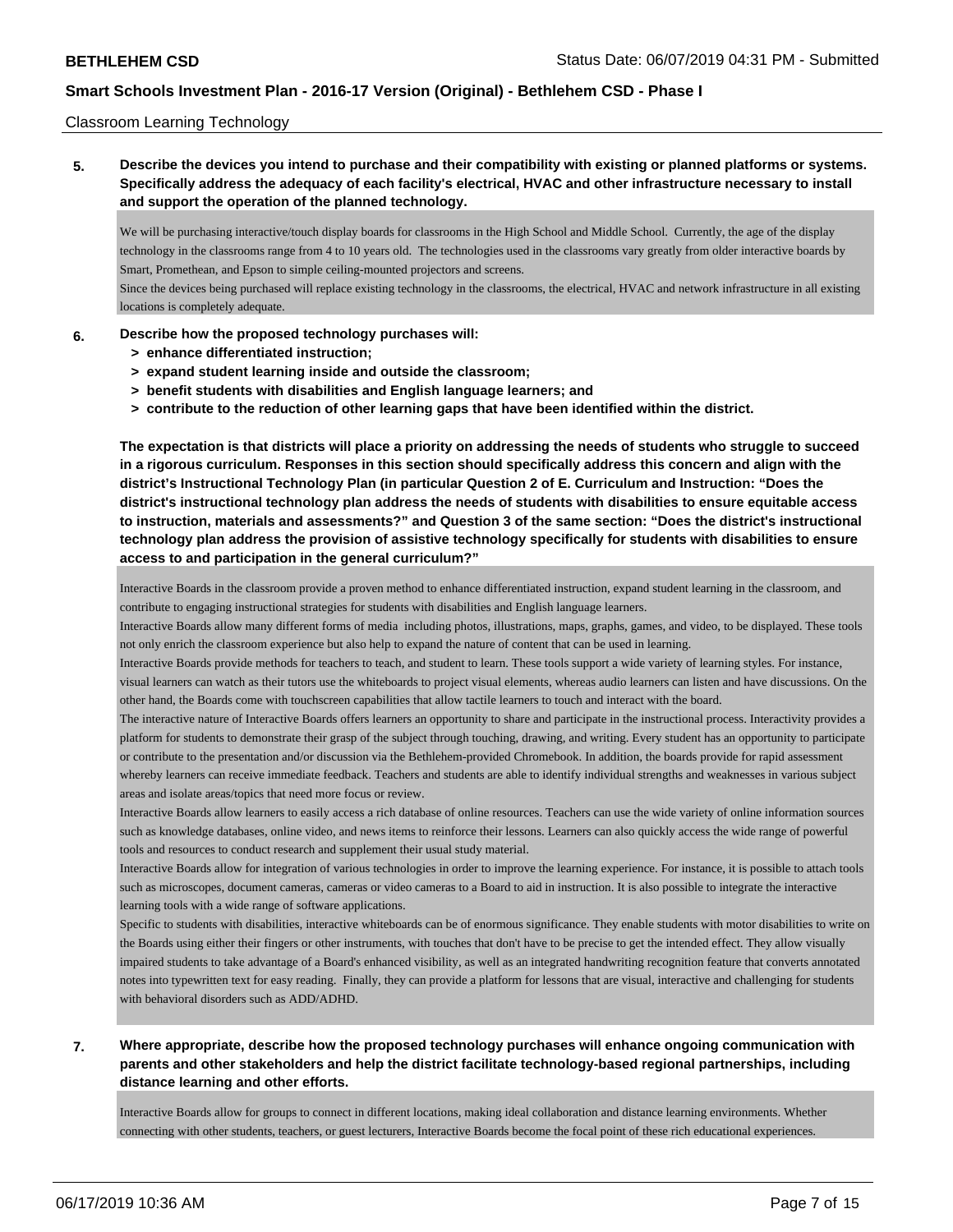### Classroom Learning Technology

**8. Describe the district's plan to provide professional development to ensure that administrators, teachers and staff can employ the technology purchased to enhance instruction successfully.**

**Note: This response should be aligned and expanded upon in accordance with your district's response to Question 1 of F. Professional Development of your Instructional Technology Plan: "Please provide a summary of professional development offered to teachers and staff, for the time period covered by this plan, to support technology to enhance teaching and learning. Please include topics, audience and method of delivery within your summary."**

Bethlehem Central School District has an established support structure for all technology deployed to teachers and students. Support personnel includes the IT Staff, high school and middle school teachers employed on a stipend as Tech Coaches, and a half-time K-5 instructional technologist. BC also has a full-time instructional technologist for grades 6-12 that began in the summer of 2018.

The venues that are available for professional development include Department meetings, faculty meetings, Continuous Improvement meetings, afterschool drop-in sessions, and a two-day Tech Bootcamp in August.

It is also our hope that by installing a consistent technology in all classrooms, teachers will be able to assist one another on a regular basis.

Regarding Interactive Whiteboard training, here is a sample of what we are planning:

- Develop skills in using the interactive whiteboard and associated software
- Develop confidence in using their IWBs
- Use interactive whiteboard software to prepare and deliver lessons
- Be able to integrate the use of interactive whiteboards into their planning and learning activities
- Lesson examples delivered with the interactive whiteboard
- Instructions on adding interactivity to your lessons
- Using links, text, images, shapes, video and other content
- Working with existing content
- Finding and adapting ready-made resources from the web
- Explore the options for storing and sharing content on the web and school network
- Structure engaging learning experiences for students
- Tips for making the most of your existing technology in the classroom
- Embed links, documents, and multimedia for planning and teaching
- **9. Districts must contact the SUNY/CUNY teacher preparation program that supplies the largest number of the district's new teachers to request advice on innovative uses and best practices at the intersection of pedagogy and educational technology.**
	- By checking this box, you certify that you have contacted the SUNY/CUNY teacher preparation program that supplies the largest number of your new teachers to request advice on these issues.

#### **9a. Please enter the name of the SUNY or CUNY Institution that you contacted.**

University at Albany, SUNY

**9b. Enter the primary Institution phone number.**

#### (518) 442-5028

**9c. Enter the name of the contact person with whom you consulted and/or will be collaborating with on innovative uses of technology and best practices.**

Dr. Jerusalem (Jerry) Rivera-Wilson

**10. A district whose Smart Schools Investment Plan proposes the purchase of technology devices and other hardware must account for nonpublic schools in the district.**

#### **Are there nonpublic schools within your school district?**

Yes

 $\hfill \square$  No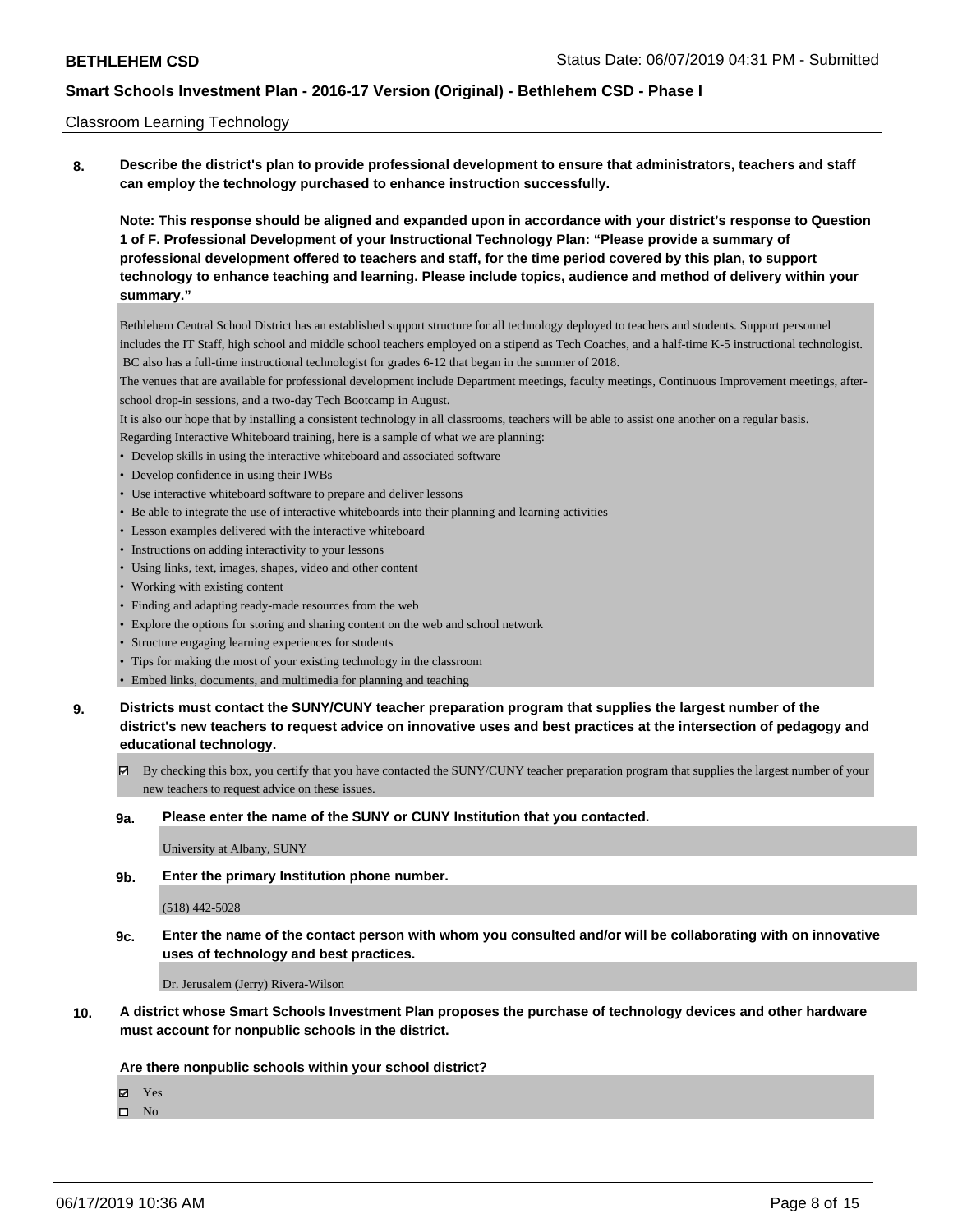### Classroom Learning Technology

**10a. Describe your plan to loan purchased hardware to nonpublic schools within your district. The plan should use your district's nonpublic per-student loan amount calculated below, within the framework of the guidance. Please enter the date by which nonpublic schools must request classroom technology items. Also, specify in your response the devices that the nonpublic schools have requested, as well as in the in the Budget and the Expenditure Table at the end of the page.**

There are three nonpublic schools in the Bethlehem district - St. Thomas the Apostle School (196), Mt. Moriah Academy (31), and the Bethlehem Children's School (16). We reached out to them and had discussions during February and March of 2018. Final requests for classroom technology from non-pubs in our district are due between June 1st and June 30th. Their per-pupil allotment for phase I spending plan is \$235. St. Thomas the Apostle Schools request includes Chromebooks, Interactive Boards, a 3D Printer, and Desktop Computers Mt. Moriah Academys request includes Tablets and an Interactive Board. Bethlehem Children's Schools requests include Chromebooks and Windows Laptops for the classroom.

**10b. A final Smart Schools Investment Plan cannot be approved until school authorities have adopted regulations specifying the date by which requests from nonpublic schools for the purchase and loan of Smart Schools Bond Act classroom technology must be received by the district.**

By checking this box, you certify that you have such a plan and associated regulations in place that have been made public.

### **11. Nonpublic Classroom Technology Loan Calculator**

**The Smart Schools Bond Act provides that any Classroom Learning Technology purchases made using Smart Schools funds shall be lent, upon request, to nonpublic schools in the district. However, no school district shall be required to loan technology in amounts greater than the total obtained and spent on technology pursuant to the Smart Schools Bond Act and the value of such loan may not exceed the total of \$250 multiplied by the nonpublic school enrollment in the base year at the time of enactment. See:**

**http://www.p12.nysed.gov/mgtserv/smart\_schools/docs/Smart\_Schools\_Bond\_Act\_Guidance\_04.27.15\_Final.pdf.**

|                                       | 1. Classroom<br>Technology<br>Sub-allocation | l 2. Public<br>l Enrollment<br>$(2014 - 15)$ | 3. Nonpublic<br>Enrollment<br>$(2014-15)$ | l 4. Sum of<br>Public and<br>l Nonpublic<br>Enrollment | 15. Total Per<br>Pupil Sub-<br>lallocation | 16. Total<br>  Nonpublic Loan  <br>Amount |
|---------------------------------------|----------------------------------------------|----------------------------------------------|-------------------------------------------|--------------------------------------------------------|--------------------------------------------|-------------------------------------------|
| Calculated Nonpublic Loan<br>l Amount | 1,157,105                                    | 4.674                                        | 243                                       | 4.917                                                  | 235                                        | 57,105                                    |

**12. To ensure the sustainability of technology purchases made with Smart Schools funds, districts must demonstrate a long-term plan to maintain and replace technology purchases supported by Smart Schools Bond Act funds. This sustainability plan shall demonstrate a district's capacity to support recurring costs of use that are ineligible for Smart Schools Bond Act funding such as device maintenance, technical support, Internet and wireless fees, maintenance of hotspots, staff professional development, building maintenance and the replacement of incidental items. Further, such a sustainability plan shall include a long-term plan for the replacement of purchased devices and equipment at the end of their useful life with other funding sources.**

By checking this box, you certify that the district has a sustainability plan as described above.

**13. Districts must ensure that devices purchased with Smart Schools Bond funds will be distributed, prepared for use, maintained and supported appropriately. Districts must maintain detailed device inventories in accordance with generally accepted accounting principles.**

By checking this box, you certify that the district has a distribution and inventory management plan and system in place.

**14. If you are submitting an allocation for Classroom Learning Technology complete this table. Note that the calculated Total at the bottom of the table must equal the Total allocation for this category that you entered in the SSIP Overview overall budget.**

|                         | Sub-Allocation |
|-------------------------|----------------|
| Interactive Whiteboards | 1,113,654      |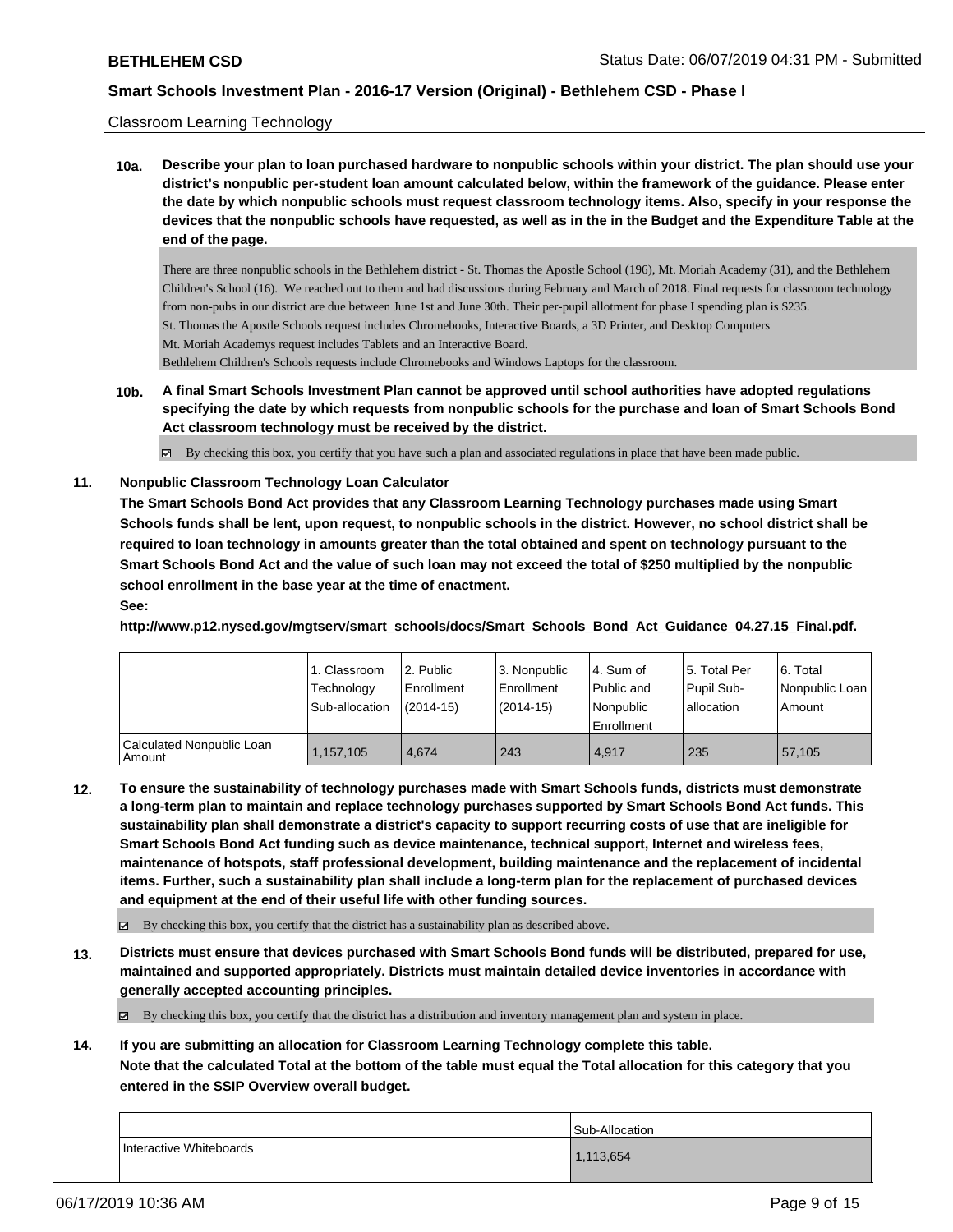Classroom Learning Technology

|                         | Sub-Allocation |
|-------------------------|----------------|
| Computer Servers        | l 0            |
| Desktop Computers       | 3,488          |
| <b>Laptop Computers</b> | 17,789         |
| Tablet Computers        | l O            |
| <b>Other Costs</b>      | 22,174         |
| Totals:                 | 1,157,105      |

**15. Please detail the type, quantity, per unit cost and total cost of the eligible items under each sub-category. This is especially important for any expenditures listed under the "Other" category. All expenditures must be capital-bond eligible to be reimbursed through the SSBA. If you have any questions, please contact us directly through smartschools@nysed.gov.**

**Please specify in the "Item to be Purchased" field which specific expenditures and items are planned to meet the district's nonpublic loan requirement, if applicable.**

**NOTE: Wireless Access Points that will be loaned/purchased for nonpublic schools should ONLY be included in this category, not under School Connectivity, where public school districts would list them. Add rows under each sub-category for additional items, as needed.**

| Select the allowable expenditure | Item to be Purchased                            | Quantity       | Cost per Item | <b>Total Cost</b> |
|----------------------------------|-------------------------------------------------|----------------|---------------|-------------------|
| type.                            |                                                 |                |               |                   |
| Repeat to add another item under |                                                 |                |               |                   |
| each type.                       |                                                 |                |               |                   |
| Interactive Whiteboards          | Interactive LCD Display                         | 200            | 5,500         | 1,100,000         |
| Interactive Whiteboards          | Sharp PN-L703B (nonpub)                         | 3              | 4,200         | 12,600            |
| Interactive Whiteboards          | Promethea AB10T78D ActivBoard<br>Touch (nonpub) |                | 1,054         | 1,054             |
| <b>Desktop Computers</b>         | HP Elite Desk 800 (nonpub)                      | 4              | 872           | 3,488             |
| <b>Laptop Computers</b>          | Dell 3180 Chromebook (nonpub)                   | 50             | 219           | 10,950            |
| <b>Laptop Computers</b>          | Acer - R 11 2-in-1 (nonpub)                     | 6              | 269           | 1,614             |
| <b>Laptop Computers</b>          | Dell Latitude (nonpub)                          | $\overline{2}$ | 637           | 1,274             |
| <b>Laptop Computers</b>          | Acer Switch 3 (nonpub)                          | 9              | 439           | 3,951             |
| <b>Other Costs</b>               | Dremel 3D45 3D Printer (nonpub)                 |                | 1,800         | 1,800             |
| <b>Other Costs</b>               | Undetermined Nonpublic Loans                    |                | 20,374        | 20,374            |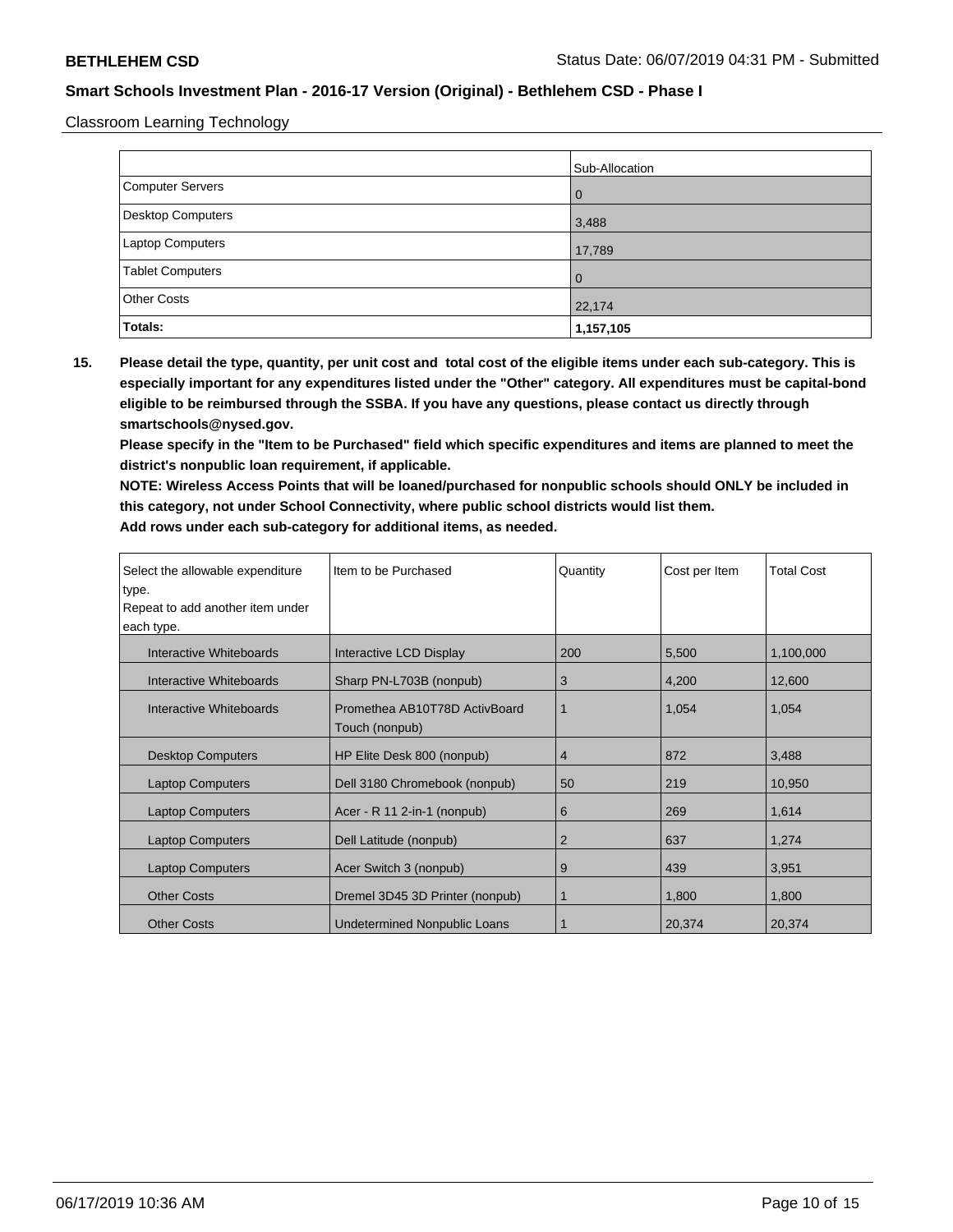### Pre-Kindergarten Classrooms

**1. Provide information regarding how and where the district is currently serving pre-kindergarten students and justify the need for additional space with enrollment projections over 3 years.**

(No Response)

- **2. Describe the district's plan to construct, enhance or modernize education facilities to accommodate prekindergarten programs. Such plans must include:**
	- **Specific descriptions of what the district intends to do to each space;**
	- **An affirmation that pre-kindergarten classrooms will contain a minimum of 900 square feet per classroom;**
	- **The number of classrooms involved;**
	- **The approximate construction costs per classroom; and**
	- **Confirmation that the space is district-owned or has a long-term lease that exceeds the probable useful life of the improvements.**

(No Response)

**3. Smart Schools Bond Act funds may only be used for capital construction costs. Describe the type and amount of additional funds that will be required to support ineligible ongoing costs (e.g. instruction, supplies) associated with any additional pre-kindergarten classrooms that the district plans to add.**

(No Response)

**4. All plans and specifications for the erection, repair, enlargement or remodeling of school buildings in any public school district in the State must be reviewed and approved by the Commissioner. Districts that plan capital projects using their Smart Schools Bond Act funds will undergo a Preliminary Review Process by the Office of Facilities Planning.**

**Please indicate on a separate row each project number given to you by the Office of Facilities Planning.**

| Project Number |  |
|----------------|--|
| (No Response)  |  |
|                |  |

**5. If you have made an allocation for Pre-Kindergarten Classrooms, complete this table.**

**Note that the calculated Total at the bottom of the table must equal the Total allocation for this category that you entered in the SSIP Overview overall budget.**

|                                          | Sub-Allocation |
|------------------------------------------|----------------|
| Construct Pre-K Classrooms               | (No Response)  |
| Enhance/Modernize Educational Facilities | (No Response)  |
| <b>Other Costs</b>                       | (No Response)  |
| Totals:                                  | 0              |

**6. Please detail the type, quantity, per unit cost and total cost of the eligible items under each sub-category. This is especially important for any expenditures listed under the "Other" category. All expenditures must be capital-bond eligible to be reimbursed through the SSBA. If you have any questions, please contact us directly through smartschools@nysed.gov.**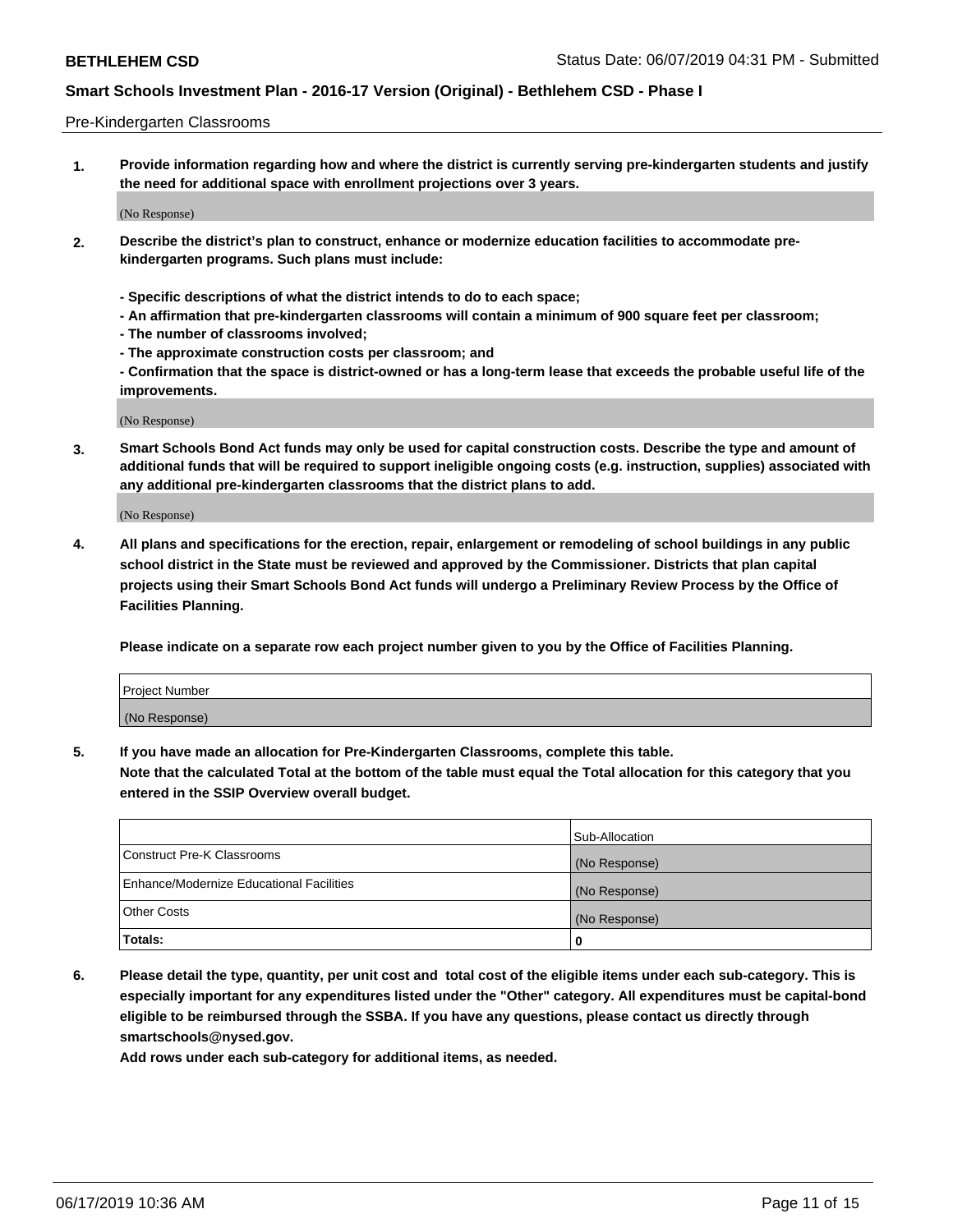Pre-Kindergarten Classrooms

| Select the allowable expenditure | Item to be purchased | Quantity      | Cost per Item | <b>Total Cost</b> |
|----------------------------------|----------------------|---------------|---------------|-------------------|
| type.                            |                      |               |               |                   |
| Repeat to add another item under |                      |               |               |                   |
| each type.                       |                      |               |               |                   |
| (No Response)                    | (No Response)        | (No Response) | (No Response) | (No Response)     |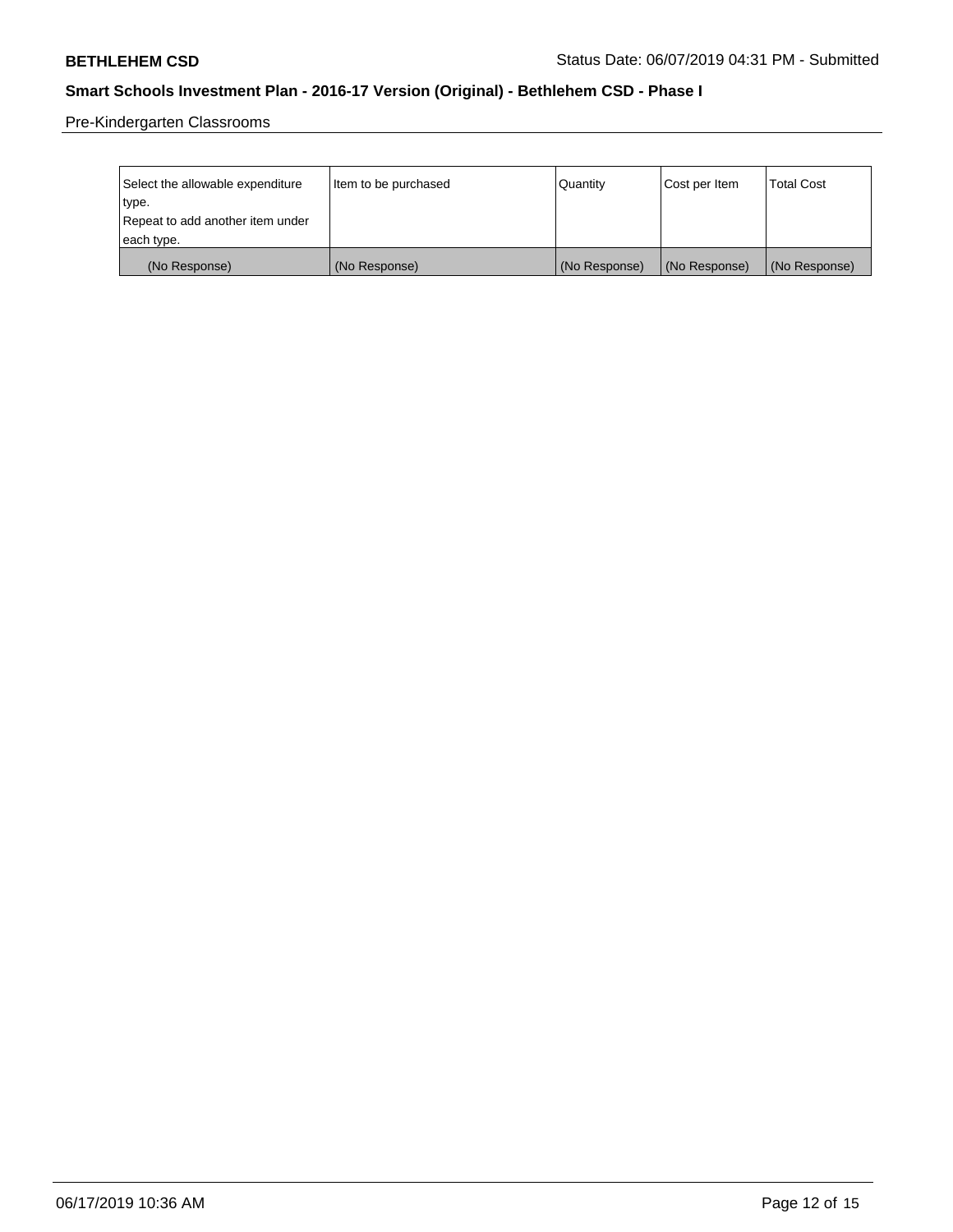Replace Transportable Classrooms

**1. Describe the district's plan to construct, enhance or modernize education facilities to provide high-quality instructional space by replacing transportable classrooms.**

(No Response)

**2. All plans and specifications for the erection, repair, enlargement or remodeling of school buildings in any public school district in the State must be reviewed and approved by the Commissioner. Districts that plan capital projects using their Smart Schools Bond Act funds will undergo a Preliminary Review Process by the Office of Facilities Planning.**

**Please indicate on a separate row each project number given to you by the Office of Facilities Planning.**

| Project Number |  |
|----------------|--|
|                |  |
|                |  |
|                |  |
|                |  |
| (No Response)  |  |
|                |  |
|                |  |
|                |  |

**3. For large projects that seek to blend Smart Schools Bond Act dollars with other funds, please note that Smart Schools Bond Act funds can be allocated on a pro rata basis depending on the number of new classrooms built that directly replace transportable classroom units.**

**If a district seeks to blend Smart Schools Bond Act dollars with other funds describe below what other funds are being used and what portion of the money will be Smart Schools Bond Act funds.**

(No Response)

**4. If you have made an allocation for Replace Transportable Classrooms, complete this table. Note that the calculated Total at the bottom of the table must equal the Total allocation for this category that you entered in the SSIP Overview overall budget.**

|                                                | Sub-Allocation |
|------------------------------------------------|----------------|
| Construct New Instructional Space              | (No Response)  |
| Enhance/Modernize Existing Instructional Space | (No Response)  |
| <b>Other Costs</b>                             | (No Response)  |
| Totals:                                        | 0              |

**5. Please detail the type, quantity, per unit cost and total cost of the eligible items under each sub-category. This is especially important for any expenditures listed under the "Other" category. All expenditures must be capital-bond eligible to be reimbursed through the SSBA. If you have any questions, please contact us directly through smartschools@nysed.gov.**

| Select the allowable expenditure | Item to be purchased | l Quantitv    | Cost per Item | <b>Total Cost</b> |
|----------------------------------|----------------------|---------------|---------------|-------------------|
| type.                            |                      |               |               |                   |
| Repeat to add another item under |                      |               |               |                   |
| each type.                       |                      |               |               |                   |
| (No Response)                    | (No Response)        | (No Response) | (No Response) | (No Response)     |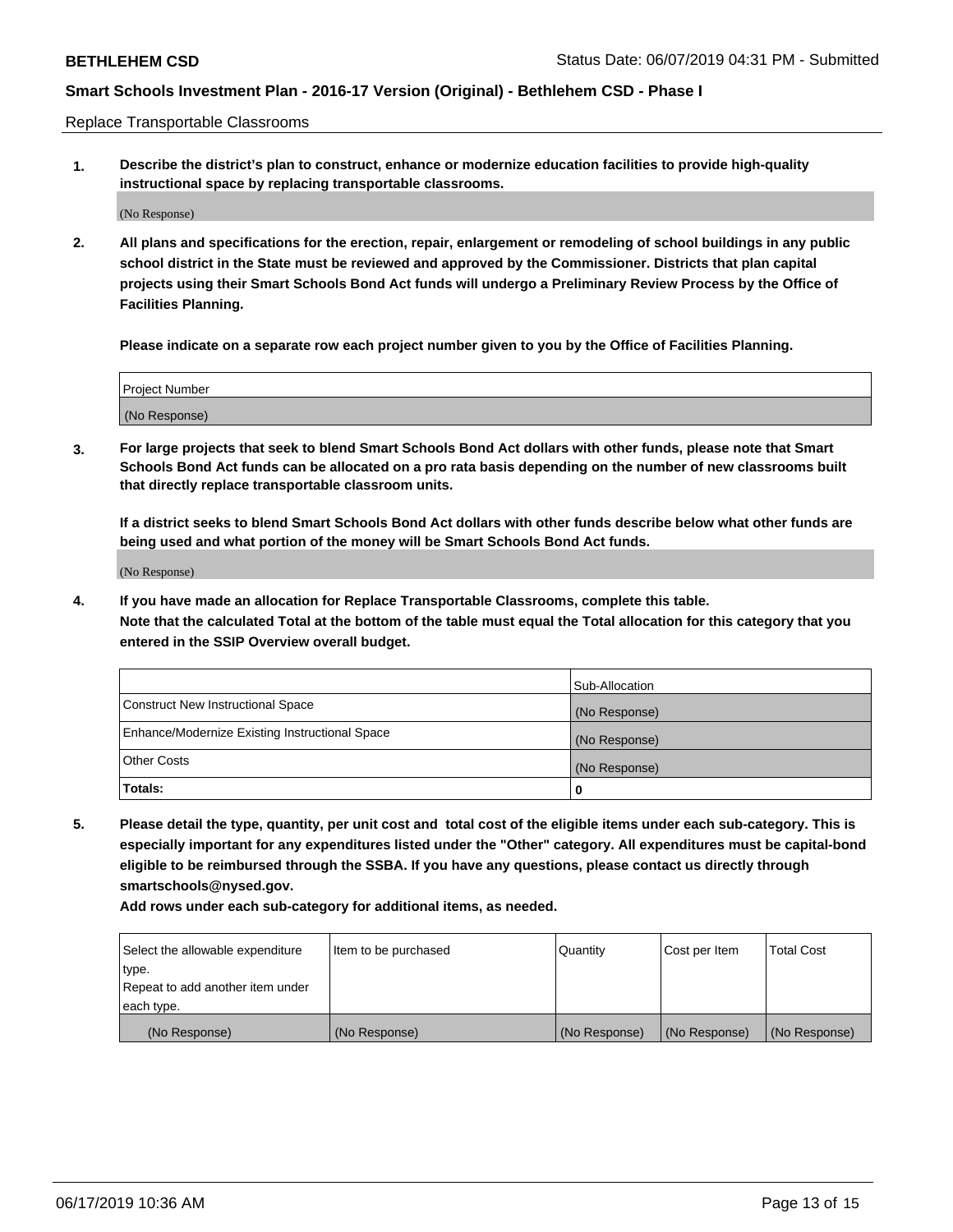High-Tech Security Features

**1. Describe how you intend to use Smart Schools Bond Act funds to install high-tech security features in school buildings and on school campuses.**

(No Response)

**2. All plans and specifications for the erection, repair, enlargement or remodeling of school buildings in any public school district in the State must be reviewed and approved by the Commissioner. Districts that plan capital projects using their Smart Schools Bond Act funds will undergo a Preliminary Review Process by the Office of Facilities Planning.** 

**Please indicate on a separate row each project number given to you by the Office of Facilities Planning.**

| <b>Project Number</b> |  |
|-----------------------|--|
| (No Response)         |  |

- **3. Was your project deemed eligible for streamlined Review?**
	- Yes
	- $\square$  No
- **4. Include the name and license number of the architect or engineer of record.**

| <b>Name</b>   | License Number |
|---------------|----------------|
| (No Response) | (No Response)  |

**5. If you have made an allocation for High-Tech Security Features, complete this table.**

**Note that the calculated Total at the bottom of the table must equal the Total allocation for this category that you entered in the SSIP Overview overall budget.**

|                                                      | Sub-Allocation |
|------------------------------------------------------|----------------|
| Capital-Intensive Security Project (Standard Review) | (No Response)  |
| <b>Electronic Security System</b>                    | (No Response)  |
| <b>Entry Control System</b>                          | (No Response)  |
| Approved Door Hardening Project                      | (No Response)  |
| <b>Other Costs</b>                                   | (No Response)  |
| Totals:                                              | 0              |

**6. Please detail the type, quantity, per unit cost and total cost of the eligible items under each sub-category. This is especially important for any expenditures listed under the "Other" category. All expenditures must be capital-bond eligible to be reimbursed through the SSBA. If you have any questions, please contact us directly through smartschools@nysed.gov.**

| Select the allowable expenditure | Item to be purchased | l Quantitv    | Cost per Item | <b>Total Cost</b> |
|----------------------------------|----------------------|---------------|---------------|-------------------|
| type.                            |                      |               |               |                   |
| Repeat to add another item under |                      |               |               |                   |
| each type.                       |                      |               |               |                   |
| (No Response)                    | (No Response)        | (No Response) | (No Response) | (No Response)     |